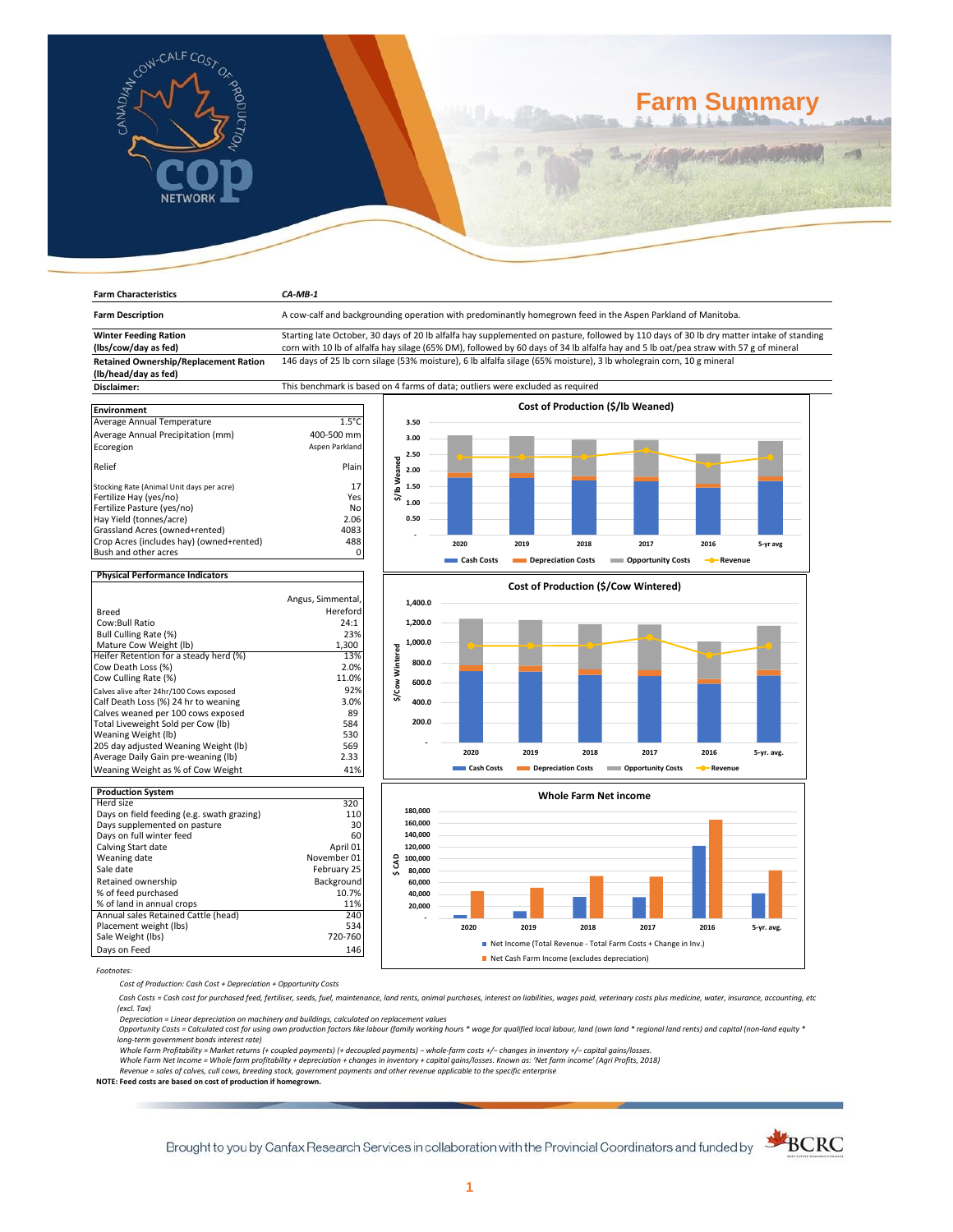## **Whole Farm Overview Page**

| Overview                                                       |                |                 |                                           |                 |                 |                 |                 |
|----------------------------------------------------------------|----------------|-----------------|-------------------------------------------|-----------------|-----------------|-----------------|-----------------|
| <b>Operation Maturity</b>                                      | Medium         |                 |                                           |                 |                 |                 |                 |
| <b>Herd Size</b>                                               | 320            |                 | Beef Animals Sold from Retained Ownership |                 | 240             |                 |                 |
| Paid Labour (hours)<br>Unpaid Labour (hours)                   | 2,274<br>2,808 |                 |                                           |                 |                 |                 |                 |
| Average wages - paid and unpaid (\$/hr)                        | 21.45          |                 |                                           |                 |                 |                 |                 |
| Revenue                                                        |                | 2020            | 2019                                      | 2018            | 2017            | 2016            | 5-yr. avg.      |
| <b>Market Revenue</b>                                          | 5-yr avg       | 630.769         | 634,793                                   | 640,466         | 645,483         | 669,487         | 644,200         |
| Cow-Calf                                                       | 48%            | 310,369         | 310,692                                   | 311,412         | 337,762         | 280,247         | 310,096         |
| Cash Crops                                                     | 3%             | 9,134           | 16,471                                    | 15,512          | 30,575          | 31,713          | 20,681          |
| <b>Retained Ownership</b>                                      | 49%            | 311,266         | 307,631                                   | 313,542         | 277,146         | 357,527         | 313,422         |
| <b>Government Payments</b>                                     | 0%             |                 |                                           |                 |                 |                 |                 |
| Other Farm Revenue +                                           | 0%             |                 |                                           |                 |                 | 5               | 1               |
| <b>Total Revenue</b>                                           | 100%           | 630,769         | 634,793                                   | 640,466         | 645,483         | 669,492         | 644,201         |
| Change in Inventory                                            |                |                 | (472)                                     | 1,482           | 956             | (8, 873)        | (1, 381)        |
| <b>Expenses</b>                                                |                | 2020            | 2019                                      | 2018            | 2017            | 2016            | 5-yr. avg.      |
| <b>Depreciation</b>                                            |                | 39,988          | 38,808                                    | 36,870          | 35,809          | 35,110          | 37,317          |
| Machinery                                                      |                | 30,651          | 29,630                                    | 27,918          | 27,038          | 26,486          | 28,345          |
| <b>Buildings</b>                                               |                | 9,337           | 9,178                                     | 8,951           | 8,770           | 8,625           | 8,972           |
| <b>Overhead costs</b>                                          |                | 84,329          | 83,588                                    | 81,463          | 77,282          | 76,069          | 80,546          |
| Land improvement                                               |                | 2,847           | 2,860                                     | 2,815           | 2,756           | 2,707           | 2,797           |
| <b>Machinery Maintenance</b>                                   |                | 13,093          | 13,042                                    | 12,840          | 12,783          | 12,560          | 12,864          |
| <b>Buildings Maintenance</b>                                   |                | 4,577           | 4,635                                     | 4,561           | 4,394           | 4,314           | 4,496           |
| Contract labour                                                |                | 1,944           | 1,886                                     | 1,804           | 1,727           | 1,695           | 1,811           |
| Diesel, Gasoline, Natural Gas                                  |                | 7,175           | 7,654                                     | 7,973           | 7,203           | 6,761           | 7,353           |
| Electricity                                                    |                | 4,045           | 3,958                                     | 3,628           | 2,252           | 2,665           | 3,310           |
| Water                                                          |                |                 |                                           |                 |                 |                 |                 |
| Farm insurance                                                 |                | 11,695          | 11,346                                    | 10,850          | 10,388          | 10,195          | 10,895          |
| Disability and accident insurance                              |                | 1,460           | 1,417                                     | 1,355           | 1,297           | 1,273           | 1,360           |
| Farm taxes and duties                                          |                | 14,479          | 14,047                                    | 13,434          | 12,862          | 12,623          | 13,489          |
| Advisor costs                                                  |                | ä,              |                                           |                 |                 | ÷,              | $\omega$        |
| Accountant & legal fees                                        |                | 4,485           | 4,351                                     | 4,161           | 3,984           | 3,910           | 4,178           |
| Phone & utilities                                              |                | 3,092           | 3,070                                     | 3,011           | 2,943           | 2,898           | 3,003           |
| Other overhead costs                                           |                | 15,436          | 15,323                                    | 15,030          | 14,692          | 14,467          | 14,990          |
| Wages, rent and interest payments                              |                | 111,829         | 110,626                                   | 104,915         | 98,692          | 85,322          | 102,277         |
| Paid Labour                                                    |                | 42,521          | 41,251                                    | 39,451          | 37,771          | 37,070          | 39,613          |
| <b>Unpaid Labour</b>                                           |                | 30,645          | 30,505                                    | 30,212          | 32,541          | 26,421          | 30,065          |
| <b>Total land rents</b>                                        |                | 45,774          | 45,479                                    | 45,162          | 44,881          | 37,066          | 43,672          |
| Total Interest on debt                                         |                | 23,534          | 23,896                                    | 20,301          | 16,040          | 11,187          | 18,992          |
|                                                                |                |                 |                                           |                 |                 |                 |                 |
| Cow-Calf                                                       |                | 52,246          | 50,702                                    | 47,514          | 43,853          | 44,493          | 47,762          |
| Animal purchases                                               |                | 13,500          | 13,500                                    | 13,500          | 13,500          | 13,500          | 13,500          |
| Purchased feed                                                 |                | 21,782          | 21,558                                    | 19,574          | 17,009          | 17,821          | 19,549          |
| Other fixed and var. costs *                                   |                | 16,964          | 15,644                                    | 14,440          | 13,345          | 13,172          | 14,713          |
| <b>Retained Ownership</b>                                      |                | 274,811         | 274,718                                   | 273,971         | 294,844         | 237,421         | 271,153         |
| Animal purchases                                               |                | 260,062         | 260,084                                   | 260,438         | 281,986         | 224,444         | 257,403         |
| Purchased feed                                                 |                | 5,813           | 5,890                                     | 5,243           | 5,030           | 5,227           | 5,441           |
| Other fixed and var. costs *                                   |                | 8,936           | 8,743                                     | 8,290           | 7,828           | 7,750           | 8,310           |
| Crop and forage                                                |                | 62,137          | 63,934                                    | 61,363          | 60,576          | 60,207          | 61,644          |
| Seed                                                           |                | 18,384          | 19,565                                    | 18,175          | 18,084          | 17,282          | 18,298          |
| Fertilizer<br>Herbicide                                        |                | 26,443<br>2,627 | 27,412<br>2,509                           | 26,692<br>2,460 | 26,384<br>2,415 | 27,088<br>2,383 | 26,804<br>2,479 |
| Fungicide & Insecticide                                        |                |                 |                                           |                 |                 |                 |                 |
| migation                                                       |                |                 |                                           |                 |                 |                 |                 |
| Contract labour                                                |                | 6,484           | 6,290                                     | 6,016           | 5,760           | 5,653           | 6,041           |
| Fuel costs (crop & forage)                                     |                | 5,288           | 5,267                                     | 5,186           | 5,163           | 5,073           | 5,195           |
| Other crop and forage                                          |                | 2,911           | 2,890                                     | 2,835           | 2,771           | 2,729           | 2,827           |
| <b>Total Farm Costs (excludes unpaid labour)</b>               |                | 625,340         | 622,376                                   | 606,096         | 611,057         | 538,623         | 600,698         |
| Cash Costs (Total Farm Costs - Depreciation)                   |                | 585,352         | 583,568                                   | 569,226         | 575,248         | 503,513         | 563,381         |
| Depreciation & Opportunity Costs (including unpaid labour)     |                | 70,633          | 69,313                                    | 67,082          | 68,350          | 61,531          | 67,382          |
| Total Economic Costs (cash, depr, opportunity)                 |                | 655,985         | 652,881                                   | 636,308         | 643,598         | 565,044         | 630,763         |
| <b>Profits</b>                                                 |                | 2020            | 2019                                      | 2018            | 2017            | 2016            | 5-yr. avg.      |
| Net Income (Total Revenue - Total Farm Costs + Change in Inv.) |                | 5,429           | 11,946                                    | 35,853          | 35,381          | 121,997         | 42,121          |
| Net Cash Farm Income (excludes depreciation)                   |                | 45,417          | 51,225                                    | 71,240          | 70,234          | 165,974         | 80,818          |

ᵻ Other Farm Revenue includes: Other enterprises, capital gains and losses as well as calculated interest on savings based on the models previous year profits.

\*Other fixed and var. costs includes: veterinary, medicine, maintenance and spare parts, and other/miscellaneous



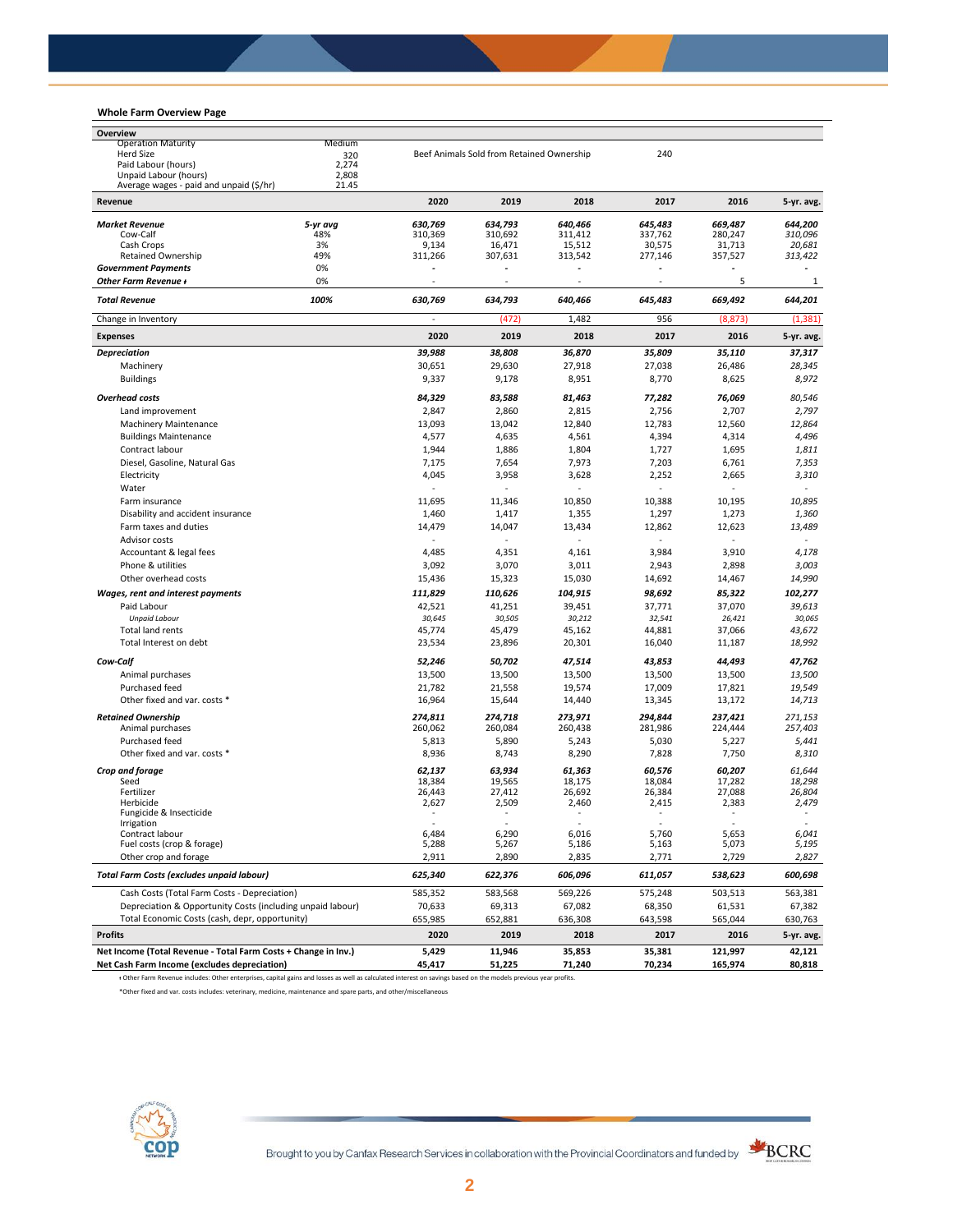| Cow-Calf Enterprise (\$/Cow Wintered)                    | 2020           | 2019    | 2018           | 2017                     | 2016                     | 5 yr. avg.               |
|----------------------------------------------------------|----------------|---------|----------------|--------------------------|--------------------------|--------------------------|
| Cows Wintered *                                          | 320            | 320     | 320            | 320                      | 320                      | 320                      |
| Average male and female calf price (\$/head)             | 1,062          | 1,060   | 1,062          | 1,154                    | 914                      | 1,050                    |
| <b>REVENUE</b>                                           | $\blacksquare$ | L.      | L.             |                          | $\blacksquare$           |                          |
| Cow Calf                                                 | 970            | 971     | 973            | 1,056                    | 876                      | 969                      |
| Cull animals and slaughter receipts                      | 157            | 158     | 159            | 174                      | 174                      | 165                      |
| Breeding livestock receipts                              | ÷.             | ä,      | ÷.             | ä,                       | ÷,                       | ÷                        |
| Calf Sales and transfer to retained ownership enterprise | 813            | 813     | 814            | 881                      | 701                      | 804                      |
| Government payments                                      | $\sim$         | ÷,      | ÷,             | $\sim$                   | ÷,                       | $\overline{\phantom{a}}$ |
| Other returns                                            | $\overline{a}$ | ٠       | $\overline{a}$ | $\overline{\phantom{a}}$ | ÷,                       | $\sim$                   |
| <b>Total Cow-Calf Revenue</b>                            | 970            | 971     | 973            | 1,056                    | 876                      | 969                      |
| <b>VARIABLE COSTS</b>                                    | L.             | L.      | ä,             | ä,                       | $\overline{\phantom{a}}$ | $\sim$                   |
| Animal purchases                                         | 42.2           | 42.2    | 42.2           | 42.2                     | 42.2                     | 42                       |
| Feed (purchase feed, fertiliser, seed, pesticides)       | 207.3          | 212.1   | 199.5          | 192.8                    | 189.0                    | 200                      |
| Machinery (maintenance, depreciation, contractor)        | 86.3           | 83.8    | 79.4           | 82.4                     | 67.6                     | 80                       |
| Fuel, energy, lubricants, water                          | 33.0           | 33.4    | 32.5           | 29.8                     | 25.8                     | 31                       |
| Vet & medicine                                           | 28.3           | 24.5    | 22.3           | 21.2                     | 20.5                     | 23                       |
| Other inputs cow calf enterprise                         | 45.9           | 45.4    | 43.5           | 44.3                     | 37.2                     | 43                       |
| Labour                                                   |                |         |                |                          |                          |                          |
| Paid Labour                                              | 66.2           | 64.7    | 61.1           | 64.4                     | 51.4                     | 62                       |
| Unpaid Labour                                            | 108.2          | 104.5   | 99.0           | 102.1                    | 81.4                     | 99                       |
| <b>Total Variable Costs</b>                              | 617.4          | 610.5   | 579.6          | 579.3                    | 514.9                    | 580                      |
| <b>CAPITAL COSTS</b>                                     |                |         |                |                          |                          |                          |
| Insurance, taxes                                         | 72.7           | 70.5    | 67.2           | 65.8                     | 60.8                     | 67                       |
| Buildings (maintenance, depreciation)                    | 21.4           | 21.1    | 20.5           | 21.5                     | 17.2                     | 20                       |
| Land Cost                                                | ÷.             | ÷,      |                |                          |                          |                          |
| <b>Rented Land</b>                                       | 138.5          | 137.6   | 136.6          | 136.2                    | 111.8                    | 132                      |
| Own Land                                                 | 322.0          | 319.5   | 316.7          | 315.3                    | 260.5                    | 307                      |
| Capital Costs                                            | L.             | ÷,      | L.             | $\blacksquare$           | ÷.                       |                          |
| Liabilities                                              | 36.2           | 36.6    | 30.8           | 26.2                     | 14.8                     | 29                       |
| Own capital                                              | 33.6           | 33.9    | 35.1           | 39.3                     | 33.0                     | 35                       |
| <b>Total Capital Costs</b>                               | 624.4          | 619.3   | 606.8          | 604.4                    | 498.0                    | 591                      |
| <b>COSTS</b>                                             |                |         |                |                          |                          |                          |
| Cash Costs                                               | 716.5          | 712.4   | 679.7          | 668.5                    | 591.6                    | 674                      |
| <b>Depreciation Costs</b>                                | 61.5           | 59.4    | 55.9           | 58.5                     | 46.5                     | 56                       |
| <b>Opportunity Costs</b>                                 | 463.8          | 458.0   | 450.8          | 456.7                    | 374.8                    | 441                      |
| <b>Total Production Costs</b>                            | 1,241.8        | 1,229.8 | 1,186.4        | 1,183.6                  | 1,013.0                  | 1,171                    |
| <b>Profits</b>                                           | 2020           | 2019    | 2018           | 2017                     | 2016                     | 5-yr. avg.               |
| Short-term profit (cash costs)                           | 253.4          | 258.5   | 293.4          | 387.0                    | 284.2                    | 295                      |
| Medium-term profit (cash + depreciation)                 | 191.9          | 199.1   | 237.5          | 328.6                    | 237.6                    | 239                      |
| Long-term profit (cash + depreciation + opportunity)     | (271.9)        | (258.9) | (213.2)        | (128.1)                  | (137.2)                  | (202)                    |
|                                                          |                |         |                |                          |                          |                          |

\*Model Maintains a stable herd size

Costs and revenue are reported for a calendar (e.g. January to December). It reflects revenue and expenses that a producer experiences over that period. Producers who want a cash flow analysis typically use a calendar or agricultural year. This method is often preferred by lenders when getting evaluated for a line of credit or a loan. The model maintains a stable herd, retention rates were adjusted to ensure that

C<mark>ash Costs</mark><br>Cash costs are the outlays over the course of the year, including machine repairs, paid labour, costs of feed production, and purchased feed. CDN COP Network bases cash costs on actual costs of production. Agr market value for some cash costs, including feed.

The cost of producing the feed on-farm and the purchased feed costs as used in that year to reflect the experience and situation of producers. Production inputs, land and any purchased feeds utilized that year are included model. Below are the included costs for feed production:

moder.outwhat was made used to receip would continuour.<br>**Feed:** Calculated as feed cost (purchase feed + fertilizer, seed and pesticides for own feed production) + machinery cost (machinery maintenance + depreciation + con rents paid + opportunity cost own land)

**Land:** separated into owned and rented land, includes both crop and pastureland. Land costs = Rents paid + calculated land rents for own land (opportunity cost).

By using the cost of land, the advantage that mature operations have is clearly shown as their cost structure is lower when l and has been fully paid off.

#### **Allocation**

Generic allocation uses percent revenues from each commodity to cover overheads and utilizes accounting data for the overhead costs. This takes the approach that overheads and fixed costs will be covered by something grown commodities grown. It should be recognized that as commodity prices fluctuate and revenues to each enterprise fluctuate, the shifting shares will change the cost structure for each enterprise from year to year.

## **Depreciation**

Depreciation on buildings and machinery is a non-cash cost that reveals the ability of the farm to continue operating if an asset needs replacement. Differences in depreciation costs between AgriProfit\$ and the CDN COP Network primarily comes from the use of specific (AgriP rofit\$) versus generic (CDN COP Network) allocation. Where generic allocation results in machine

#### **Opportunity Costs**

Provincing COSS are the non-cash costs that reveal the opportunity of using different resources. These costs can include Unpaid labour, renting out land, the opportunity of selling or buying feed production, and return to capital.

required.<br>Land: The Opportunity costs of land are the rents for new contracts if the farm rents out owned land. It reflects the future cost of renting land. If the producers' profits of utilizing the land outweigh the prof utilizing owned land for production should be preferred and vice-versa.<br>**Labour:** The opportunity costs of labour are the calculated wage for family labour, either off-farm salary or farm manager salary. It is important to

same type of labour.

**Capita**l: The opportunity cost of capital is the interest rate for long-term government bonds multiplied by the equity without land (values of machines, buildings, livestock, circulating capital, less total loans). If the

#### **Unit Reported**

Often cow-calf COP is expressed as dollars per cow wintered (\$/cow wintered) which adjusts the calf price per head for the number of calves sold per 100 cows. When evaluating overall cost structure to identify areas for<br>im

however..export of the structure with the structure of the break-even cost. allowing them to compare with posted market prices for their calves' average weight category. This break-even price will depend on the percentage weaned that year from the cow herd. The higher percent weaned, the lower per pound the break -even price will be.



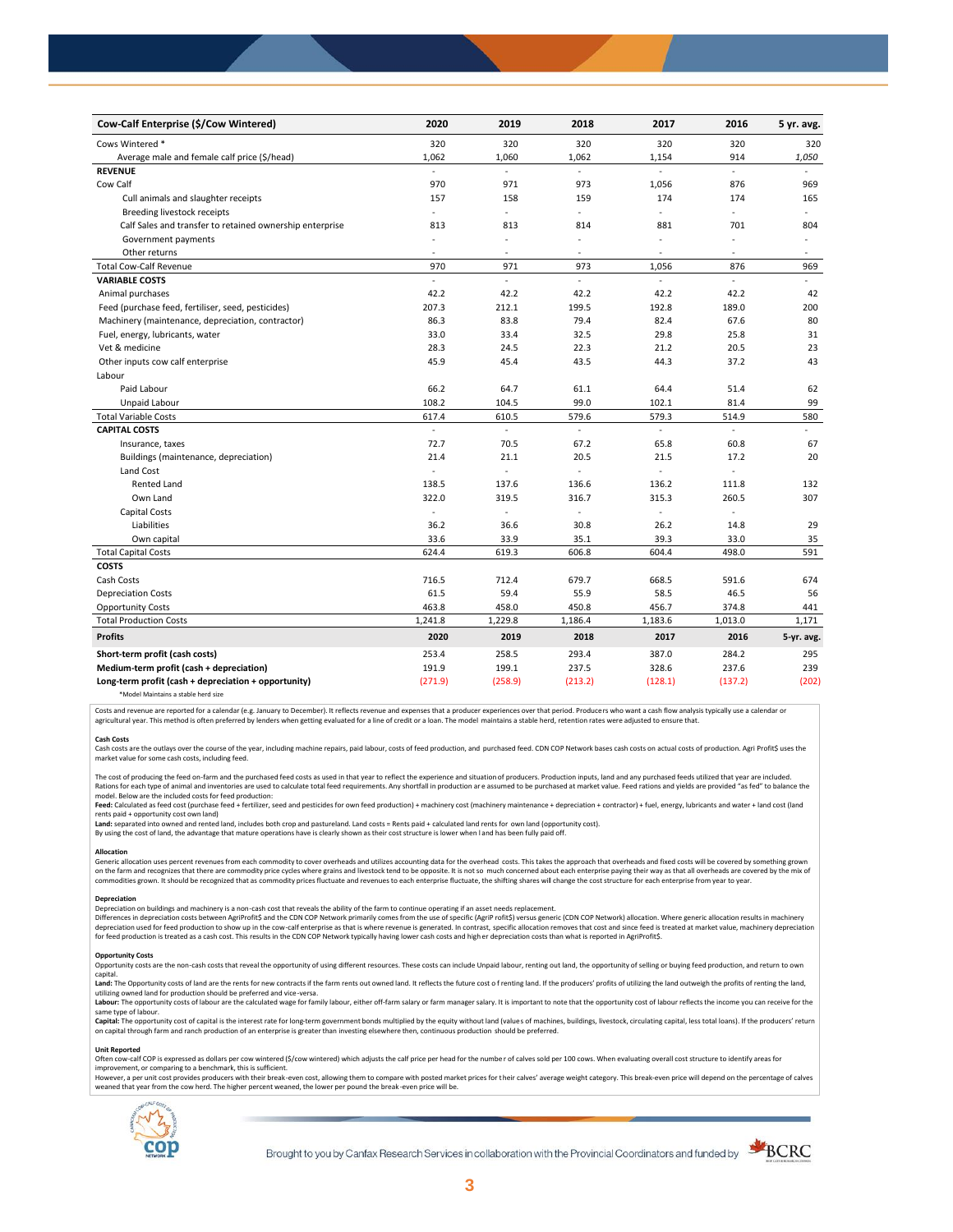| Cow-Calf Enterprise (\$/lb Weaned)                       | 2020                     | 2019                     | 2018    | 2017                     | 2016           | 5 yr. avg.               |
|----------------------------------------------------------|--------------------------|--------------------------|---------|--------------------------|----------------|--------------------------|
| <b>Pounds Weaned</b>                                     | 128,119                  | 128,119                  | 128,119 | 128,119                  | 128,119        | 128,119                  |
| Average male and female weaning weight (lbs)             | 530                      | 530                      | 530     | 530                      | 530            |                          |
| Average male and female calf price at weaning (\$/lb)    | 2.00                     | 2.00                     | 2.00    | 2.18                     | 1.72           | 1.98                     |
| <b>REVENUE</b>                                           | $\overline{\phantom{a}}$ | L.                       | ä,      | ÷.                       | ä,             |                          |
| Cow Calf Operation                                       | 2.42                     | 2.43                     | 2.43    | 2.64                     | 2.19           | 2.42                     |
| Cull animals and slaughter receipts                      | 0.39                     | 0.40                     | 0.40    | 0.44                     | 0.44           | 0.41                     |
| Breeding livestock receipts                              | $\overline{\phantom{a}}$ | $\blacksquare$           | ÷,      | $\blacksquare$           | $\overline{a}$ | $\omega$                 |
| Calf Sales and transfer to retained ownership enterprise | 2.03                     | 2.03                     | 2.03    | 2.20                     | 1.75           | 2.01                     |
| Government payments                                      |                          | ÷,                       | ä,      | ÷,                       | ÷,             | $\overline{\phantom{a}}$ |
| Other returns                                            | $\overline{\phantom{a}}$ | $\overline{\phantom{a}}$ | ٠       | $\overline{\phantom{a}}$ | $\sim$         | $\sim$                   |
| <b>Total Cow-Calf Revenue</b>                            | 2.42                     | 2.43                     | 2.43    | 2.64                     | 2.19           | 2.42                     |
| <b>VARIABLE COSTS</b>                                    | $\overline{a}$           | ä,                       | L.      | L.                       | L.             | $\mathbf{r}$             |
| Animal purchases                                         | 0.11                     | 0.11                     | 0.11    | 0.11                     | 0.11           | 0.11                     |
| Feed (purchase feed, fertiliser, seed, pesticides)       | 0.52                     | 0.53                     | 0.50    | 0.48                     | 0.47           | 0.50                     |
| Machinery (maintenance, depreciation, contractor)        | 0.22                     | 0.21                     | 0.20    | 0.21                     | 0.17           | 0.20                     |
| Fuel, energy, lubricants, water                          | 0.08                     | 0.08                     | 0.08    | 0.07                     | 0.06           | 0.08                     |
| Vet & medicine                                           | 0.07                     | 0.06                     | 0.06    | 0.05                     | 0.05           | 0.06                     |
| Other inputs cow calf enterprise                         | 0.11                     | 0.11                     | 0.11    | 0.11                     | 0.09           | 0.11                     |
| Labour                                                   |                          |                          |         |                          |                |                          |
| Paid Labour                                              | 0.17                     | 0.16                     | 0.15    | 0.16                     | 0.13           | 0.15                     |
| Unpaid Labour                                            | 0.27                     | 0.26                     | 0.25    | 0.26                     | 0.20           | 0.25                     |
| <b>Total Variable Costs</b>                              | 1.5                      | 1.5                      | 1.4     | 1.4                      | 1.3            | 1.4                      |
| <b>CAPITAL COSTS</b>                                     | ÷.                       | ä,                       | ÷.      | u.                       | ÷.             | u.                       |
| Insurance, taxes                                         | 0.18                     | 0.18                     | 0.17    | 0.16                     | 0.15           | 0.17                     |
| Buildings (maintenance, depreciation)                    | 0.05                     | 0.05                     | 0.05    | 0.05                     | 0.04           | 0.05                     |
| Land Cost                                                |                          |                          |         |                          |                |                          |
| <b>Rented Land</b>                                       | 0.35                     | 0.34                     | 0.34    | 0.34                     | 0.28           | 0.33                     |
| Owned Land                                               | 0.80                     | 0.80                     | 0.79    | 0.79                     | 0.65           | 0.77                     |
| <b>Capital Costs</b>                                     |                          |                          |         |                          |                |                          |
| Liabilities                                              | 0.09                     | 0.09                     | 0.08    | 0.07                     | 0.04           | 0.07                     |
| Own capital                                              | 0.08                     | 0.08                     | 0.09    | 0.10                     | 0.08           | 0.09                     |
| <b>Total Capital Costs</b>                               | 1.6                      | 1.5                      | 1.5     | 1.5                      | 1.2            | 1.5                      |
| <b>COSTS</b>                                             |                          |                          |         |                          |                |                          |
| Cash Costs                                               | 1.79                     | 1.78                     | 1.70    | 1.67                     | 1.48           | 1.68                     |
| <b>Depreciation Costs</b>                                | 0.15                     | 0.15                     | 0.14    | 0.15                     | 0.12           | 0.14                     |
| <b>Opportunity Costs</b>                                 | 1.16                     | 1.14                     | 1.13    | 1.14                     | 0.94           | 1.10                     |
| <b>Total Production Costs</b>                            | 3.10                     | 3.07                     | 2.96    | 2.96                     | 2.53           | 2.92                     |
| <b>Profits</b>                                           | 2020                     | 2019                     | 2018    | 2017                     | 2016           | 5-yr. avg.               |
| Short-term profit (cash costs)                           | 0.63                     | 0.65                     | 0.73    | 0.97                     | 0.71           | 0.74                     |
| Medium-term profit (cash + depreciation)                 | 0.48                     | 0.50                     | 0.59    | 0.82                     | 0.59           | 0.60                     |
| Long-term profit (cash + depreciation + opportunity)     | (0.68)                   | (0.65)                   | (0.53)  | (0.32)                   | (0.34)         | (0.50)                   |

Costs and revenue are reported for a calendar (e.g. January to December). It reflects revenue and expenses that a producer experiences over that period. Producers who want a cash flow analysis typically use a calendar or<br>a

cash costs are the outlays over the course of the year, including machine repairs, paid labour, costs of feed production, and purchased feed. CDN COP Network bases cash costs on actual costs of production. Agri Profit\$ use

market value for some cash costs, including feed.

The cost of producing the feed on-farm and the purchased feed costs as used in that year to reflect the experience and situation of producers. Production inputs, land and any purchased feeds utilized that year are included model. Below are the included costs for feed production:

Feed: Calculated as feed cost (purchase feed + fertilizer, seed and pesticides for own feed production) + machinery cost (machinery maintenance + depreciation + contractor) + fuel, energy, lubricants and water + land cost

Land: separated into owned and rented land, includes both crop and pastureland. Land costs = Rents paid + calculated land rents for own land (opportunity cost).

By using the cost of land, the advantage that mature operations have is clearly shown as their cost structure is lower when l and has been fully paid off.

**Allocation**

Generic allocation uses percent revenues from each commodity to cover overheads and utilizes accounting data for the overhead costs. This takes the approach that overheads and fixed costs will be covered by something grown on the farm and recognizes that there are commodity price cycles where grains and livestock tend to be opposite. It is not so much concerned about each enterprise paying their way as that all overheads are covered by the m **Depreciation**

Depreciation on buildings and machinery is a non-cash cost that reveals the ability of the farm to continue operating if an asset needs replacement.

Differences in depreciation costs between AgriProfit\$ and the CDN COP Network primarily comes from the use of specific (AgriP rofit\$) versus generic (CDN COP Network) allocation. Where generic allocation results in machine

### **Opportunity Costs**

Opportunity costs are the non-cash costs that reveal the opportunity of using different resources. These costs can include Unpaid labour, renting out land, the opportunity of selling or buying feed production, and return t Land: The Opportunity costs of land are the rents for new contracts if the farm rents out owned land. It reflects the future cost of renting land. If the producers' profits of utilizing the land outweigh the profits of ren

utilizing owned land for production should be preferred and vice-versa.<br>**Labour:** The opportunity costs of labour are the calculated wage for family labour, either off-farm salary or farm manager salary. It is important to same type of labour.

Capital: The opportunity cost of capital is the interest rate for long-term government bonds multiplied by the equity without land (values of machines, buildings, livestock, circulating capital, less total loans). If the p on capital through farm and ranch production of an enterprise is greater than investing elsewhere then, continuous production should be preferred. **Unit Reported**

Often cow-calf COP is expressed as dollars per cow wintered (\$/cow wintered) which adjusts the calf price per head for the numbe r of calves sold per 100 cows. When evaluating overall cost structure to identify areas for

improvement, or comparing to a benchmark, this is sufficient.<br>However, a per unit cost provides producers with their break-even cost, allowing them to compare with posted market prices for their calves' average weight cate weaned that year from the cow herd. The higher percent weaned, the lower per pound the break -even price will be.



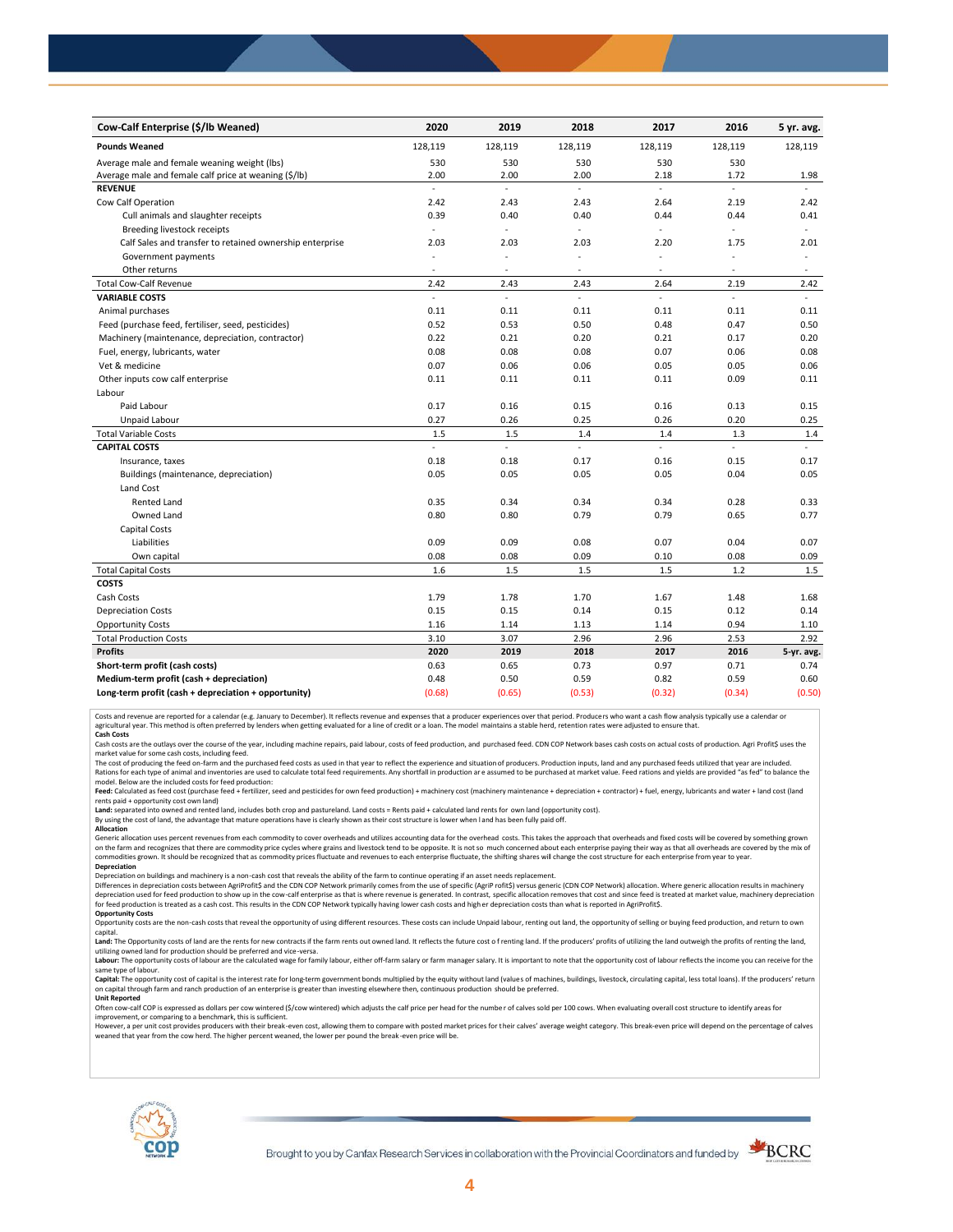| <b>RETAINED OWNERSHIP</b>                                 |         | 2020     | 2019     | 2018     | 2017     | 2016     | 5-yr. avg. |
|-----------------------------------------------------------|---------|----------|----------|----------|----------|----------|------------|
| No. of beef cattle sold per year                          |         | 240      | 240      | 240      | 240      | 240      | 240        |
| Note: breeding stock sales are in the cow-calf enterprise |         |          |          |          |          |          |            |
| Placement weight (lbs)                                    | 534     |          |          |          |          |          |            |
| Sale Weight (lbs)                                         | 720-760 |          |          |          |          |          |            |
| Days on Feed                                              | 146     |          |          |          |          |          |            |
| Average Daily Gain (Ibs/day)                              | 1.43    |          |          |          |          |          |            |
| REVENUE (\$/head Sold)                                    |         | 2020     | 2019     | 2018     | 2017     | 2016     | 5-yr. avg. |
| Market Returns from Retained Ownership                    |         | 1,343.98 | 1,328.28 | 1,353.81 | 1,196.66 | 1,543.72 | 1,353.29   |
| Other Returns (Government payments, by-products)          |         |          |          |          |          |          |            |
| <b>Total Revenue</b>                                      |         | 1,343.98 | 1,328.28 | 1,353.81 | 1,196.66 | 1,543.72 | 1,353.29   |
|                                                           |         |          |          |          |          |          |            |
| Costs (\$/head Sold)                                      |         | 2020     | 2019     | 2018     | 2017     | 2016     | 5-yr. avg. |
| <b>VARIABLE COSTS</b>                                     |         |          |          |          |          |          |            |
| Animal purchases                                          |         | 1,122.89 | 1,122.99 | 1,124.52 | 1,217.55 | 969.10   | 1,111.41   |
| Feed (purchase feed, fertiliser, seed, pesticides)        |         | 72.63    | 74.30    | 69.78    | 64.17    | 73.24    | 70.83      |
| Machinery (maintenance, depreciation, contractor)         |         | 104.07   | 99.49    | 96.51    | 82.93    | 98.32    | 96.27      |
| Fuel, energy, lubricants, water                           |         | 33.04    | 33.26    | 33.60    | 25.73    | 30.88    | 31.30      |
| Vet & medicine                                            |         | 4.20     | 3.76     | 3.49     | 3.32     | 3.23     | 3.60       |
| Other inputs                                              |         | 66.04    | 64.45    | 63.23    | 55.54    | 63.11    | 62.47      |
| Labour                                                    |         |          |          |          |          |          |            |
| Paid Labour                                               |         | 91.80    | 88.22    | 85.54    | 73.70    | 87.56    | 85.37      |
| Unpaid Labour                                             |         | 150.01   | 142.60   | 138.49   | 116.69   | 138.44   | 137.25     |
| <b>Total Variable Costs</b>                               |         | 1,644.68 | 1,629.08 | 1,615.15 | 1,639.65 | 1,463.89 | 1,598.49   |
| <b>CAPITAL COSTS</b>                                      |         |          |          |          |          |          |            |
| Insurance, taxes                                          |         | 31.86    | 30.33    | 29.43    | 25.02    | 29.37    | 29.20      |
| Buildings (maintenance, depreciation)                     |         | 29.65    | 28.84    | 28.65    | 24.56    | 29.19    | 28.18      |
| <b>Land Cost</b>                                          |         |          |          |          |          |          |            |
| <b>Rented Land</b>                                        |         | 2.70     | 2.66     | 2.68     | 2.40     | 2.40     | 2.57       |
| Owned Land                                                |         | 3.10     | 3.03     | 3.02     | 2.68     | 2.80     | 2.92       |
| <b>Capital Costs</b>                                      |         |          |          |          |          |          |            |
| Liabilities                                               |         | 49.00    | 44.66    | 34.79    | 25.05    | 21.75    | 35.05      |
| Own capital                                               |         | 53.80    | 55.17    | 57.21    | 51.60    | 62.49    | 56.05      |
| <b>Total Capital Costs</b>                                |         | 170.10   | 164.68   | 155.77   | 131.31   | 148.00   | 153.97     |
|                                                           |         |          |          |          |          |          |            |
| <b>TOTAL COSTS</b><br>Cash Costs                          |         |          |          |          |          |          |            |
|                                                           |         | 1,522.67 | 1,511.94 | 1,494.03 | 1,533.17 | 1,328.97 | 1,478.16   |
| <b>Depreciation Costs</b>                                 |         | 85.21    | 81.03    | 78.18    | 66.82    | 79.20    | 78.09      |
| <b>Opportunity Costs</b>                                  |         | 206.90   | 200.80   | 198.72   | 170.97   | 203.73   | 196.22     |
| Total Production Costs (excludes own capital)             |         | 1.814.78 | 1,793.76 | 1,770.92 | 1,770.96 | 1.611.89 | 1,752.46   |
| <b>Profits</b>                                            |         | 2020     | 2019     | 2018     | 2017     | 2016     | 5-yr. avg. |
| Margin over operating costs                               |         | 0.97     | 0.90     | 1.01     | (0.09)   | 2.53     | 1.06       |
| Short-term profit (cash costs)                            |         | (178.68) | (183.66) | (140.22) | (336.52) | 214.76   | (124.86)   |
| Medium-term profit (cash + depreciation)                  |         | (263.90) | (264.68) | (218.40) | (403.34) | 135.56   | (202.95)   |
| Long-term profit (cash + depreciation + opportunity)      |         | (470.80) | (465.48) | (417.11) | (574.30) | (68.17)  | (399.17)   |
| Net Income (\$/head sold)                                 |         | 2020     | 2019     | 2018     | 2017     | 2016     | 5-yr. avg. |
| Net Income                                                |         | (263.90) | (269.58) | (209.33) | (386.97) | 69.30    | (212.10)   |
| Net Cash Farm Income                                      |         | (178.68) | (183.66) | (140.22) | (336.52) | 214.76   | (124.86)   |
| Labour                                                    |         |          |          |          |          |          |            |
| Paid Labour<br>hours per year                             |         | 1,140    | 1,129    | 1.144    | 1,030    | 1.247    | 1,138      |
| <b>Unpaid Labour</b><br>hours per year                    |         | 1,433    | 1,404    | 1,426    | 1,255    | 1,517    | 1,407      |
| Return to labour input<br>\$/hour                         |         | (21)     | (21)     | (17)     | (39)     | 13       | (17)       |
| Average wages (paid and calculated)<br>\$/hour            |         | 22       | 21       | 20       | 19       | 19       | 20         |

**Net Income (annual total) 2020 2019 2018 2017 2016 5-yr. avg.** Net Income \$ per year (61,118) (62,434) (48,482) (89,622) 16,050 (49,121) Net Cash Farm Income \$ per year (41,383) (42,535) (32,475) (77,938) 49,738 (28,919)



NOTE: Feed costs are based on cost of production if homegrown.



Brought to you by Canfax Research Services in collaboration with the Provincial Coordinators and funded by



**avg.**